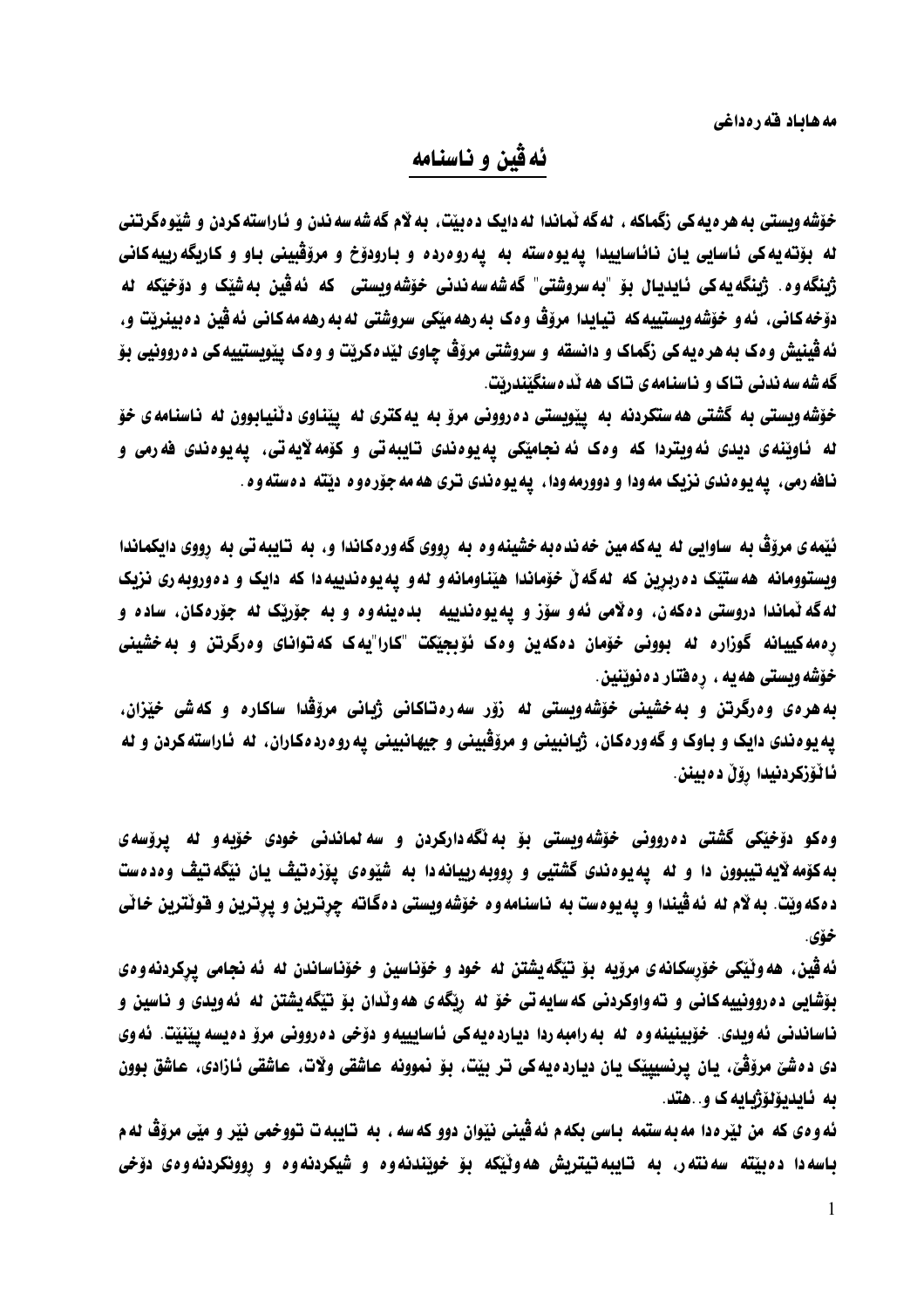كۆمە لايەتى و دەروونى ئەڤينداربى و ئەڤيندارانى كۆمە ئگەي كورد لە تەمەنى لاويتيدا و. ئەو كەشە تايبەتييە بارگاویی به سوّز و هه سته ی که گه نجی کوردی نیّدایه له ته مه نی "گه ران به دوای ناسنامه "دا.

لاويي "گه نجي" فَوَناغيْكه بوّ دوّزينه<code>ووي</code> "گه نج"ي كه سايه تي مروّڤ. له م فوّناغه دايه كه پيْكهاته فيزيكي و ده روونييه کاني مروّڤ گه شه دهکهن و به چرترين شَيْوه کارايانه به رهو نزيکبوونه وه له جه وهه ري خود و ییکهانه ئاٽۆزەكانی و ئاراسته كردنی هه نگاو دەنین. لهم فوّناغه دا و به هوّی ئهم یه رەسه ندنه فیزیکی و ده روونييانه وه گه نج پيه روّشي وه لامدانه وهي پرسياره فه نسه فيه كاني بوون ده بيّت و به كرده وه ده يه ويّت به تايبه ت به رسڤي پرسياري"من كێم؟" بداته وه . خوّدوّزينه وه ، هه ستكردن به تايبه تيّتي خوّ و گرنگي و بايه خي خوّ بِوْ ئه وي دي و له ئه نجامدا بِوْ خودي خوْ، كه هه موو ئه مانه ش د مكريّ له ده سته واژهي ناسنامه دا كۆبكه ينه وه، د دبنه ه نه رکه خوّرسکه کاني گه نج و چاوه ربّي جيّبه جيّکردنييان ليّ د ه کريّت.

کچ و کور له سروشتدا و وهک پیکهاته ی فیزیکی و ده روونی بریک خانی هاوبه ش و بریک خانی جیاوازییان هه یه . بِوْ نُموونه له رووي فيزيكي و ييْكهاته بِيوْلوْژييه كانه وه كچان و كورانيش ده رده ري هوْرموني يياوانه و هوْرموني ژنانه ن که به نه ندروگين و نه ستروگين ناو ده برين که يه که ميان هورمونيکي پياوانه و نه ويتريان هورمونيکي ژنانه یه و یه یوهندی هه یه به جوّری رهفتاری سیّکسی و سیفه ته زایه ندییه کانی مروّڤ. به لام رادهو ریّژه که ی جياوازه و له كوراندا ئه ندروْگين زوّر و ئه ستروّگين كه متر ده رده دريّت، له كچانيشدا به ييّچه وانه وه ئه ستروّگين زوّر و ئه ندروّگين كه متر دەردەدريت. به هه مان شيّوه سيفه ته دەروونييه كاني كه به "ئه نيما" و "ئه نيموّس" ناوزهد کراون و له دهسته واژه ده روونناسییه کی"یونگ"ن، به نگه ی هه بوونی سیفه تی هاوبه شی نیر و میّن له يه كتريدا. ئه نيموّس بربتييه له هه بووني سيفه ته كاني "كج" له كه سايه تي كوردا و، ئه نيما بربتييه له هه بوونی سیفه ته کانی "کور" له که سایه تی کچدا. ئه م هاوبه شییانه و به کارهیّنانی یوّزه تیڤیان دهکاریّ رادهی ليْكتيْگه يشتني نيْر و ميْ له ٍ يه كتري ربْكبخات.

بينيني عاشق و مه عشوق يان هه ر ناو و ناوزهديکي تر له که ساني گيرودي ئه ڤين بو يهکتري ، هه ر يهکه يان وهک که سیّکی هاوبه ش و جیاواز ئاراسته یه که بوّ ریّکخستنی یه یوهندی نیّوان ئه ڤین و ناسنامه . مه به ستم نه م ده ربرینه گه و هیه : گه نجیکی ئه قیندار و ئالوود هی که سیکی تر هه ست به هاوبه شییه کان و جیاوازییه کانی نیوان خوّی و نُه وی دی بکات، ناسانتر د دتوانیّت له یه یوهندییه که یدا خوّی وهک که سیّکی سه ربه خوّ و نُه وی دیش وهک كه سيّكي سه ربه خوّ ببينيّت و له يه يوه ندييه كي هاوته رببدا كه سايه تي هه ردووكيان گه شه بكات و پارمه تي گه شه سه ندنی که سایه تی یه کتری بد هن.

له کوّمه نگه یه کی نه ریتی و باوکسالاریدا که نایین ومک ییکهینه ری به شیکی به رفراوان و زیندووی کلتوورمکه ی رۆلْ دەبينيّت له دروستكردنى نۆرم و نرخاندن و ريساكانى ژيانى كۆمە لايەتى، مرۆڤبينى جياوازە و، مرۆڤ وەك که رهسته په ک بو به کارهینان پان گیاندارتک بو دهسته موکردن ده بینریت. نه و جوره کومه نگه نائاساییانه دا به چاويلکه ي تابوو مکان ديارد مکان د مينرٽن و مروّڤ گيروده ي "هه ستکردن به گوناه" و "چاو مرٽکردني پاداشت" و "تۆقين له سزا" دەكرنت. دياردەكان لەگۆشەنيگاي گوناه و ياداشت و سزا ئاسمانييەكانەوە دەخونندرننەوە و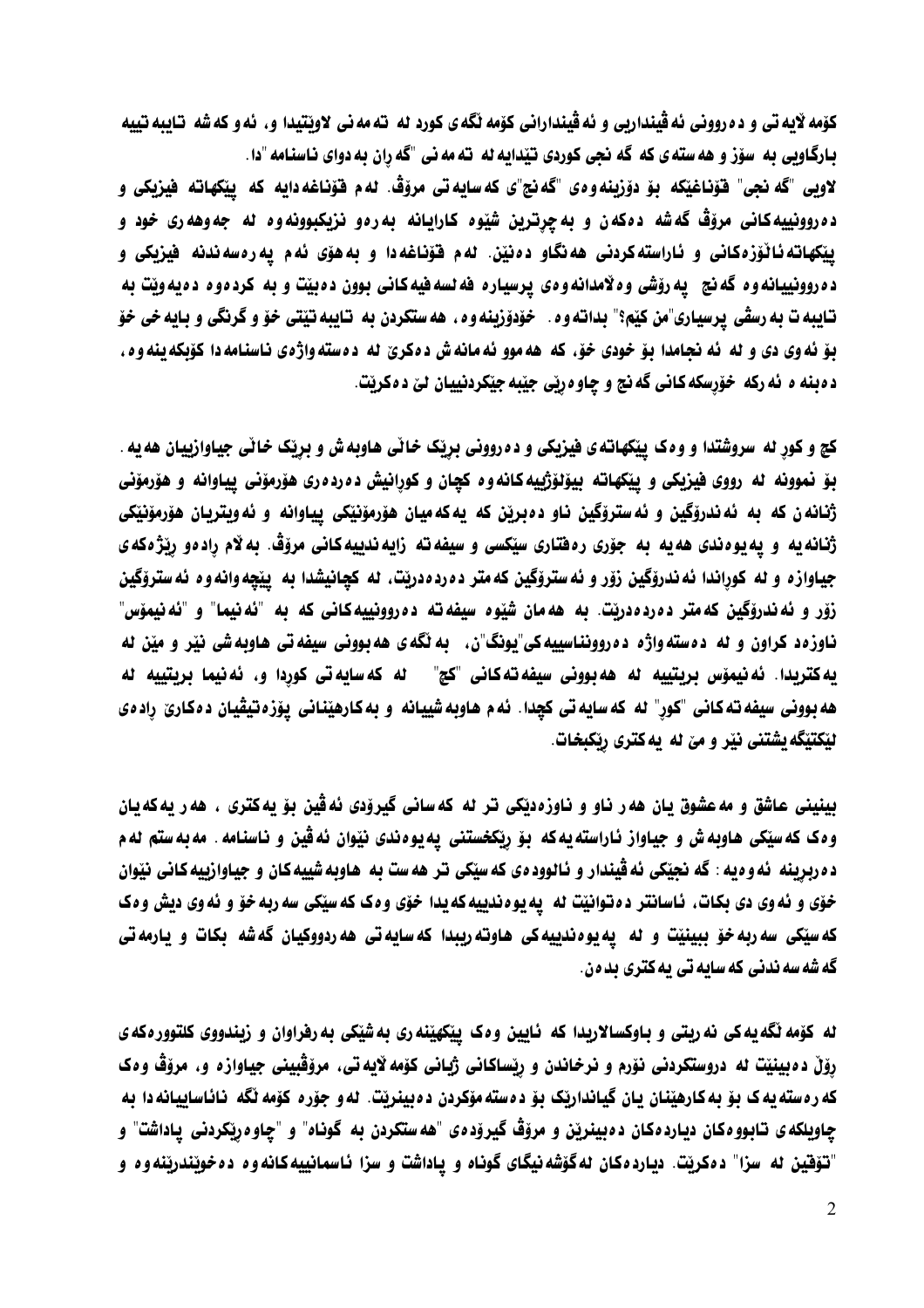ييّناسه دهکريّن. دياردهي ئه ڤين په کيّکه له و دياردانهي که له تيّروانيني کلتووري باوکسالاريدا زه بري کوشندهي به رد دکه ویت و به مه ش زه بری کوشنده له لاوان و ناسنامه یان د ددریت.

له ئه نجامي تابووکردني ئه ڤين دا به ربه ستێک له به ردهم خوّدوّزبنه وه و خوّناسين و خوّناراسته کردني گه نج به کور و کچه وه داد ه نريت. چونکه له يه يوه ندي چريي ئه ڤيندارييدا کچ يان کور ده توانيت به دوّزينه وه و ناسيني به رامبه رهکه ی هیّنّه کانی که سایه تی و ناره زووهکانی و ناما نجه کانی خوّی بدوّزیّته وه و له و ربّگه یه وه خوّی ئاراسته بکات و ستيلێک بۆ ژياني خۆي هه ٽبژێرێت و له وێوه روونتر پرۆژه بۆ ژياني خۆي دابرێژێت و ئامانجي يرۆژەكانى ژبانيشى بەرەو ئەو ئاراستەيە بيت كە يارمەتيدەر بيت بۆگەشەسەندنى كەسايەتى ھەردووكيان.

به لام کاتیک به ربه ست نه به ردهم نه ڤیندا دادهنریت و کور و کچی گهنج وهک دوو جه مسه ری دژ و خه ته ر پیناسه ده کریز و له گۆشه نیگای حه رام و حه لانه وه و به په روه رده کردنیکی نادروست به هه ستی گوناه گه مارو دەدرێن، ئیدی ئەڤین رەوتێکی نائاسایی وەردەگرێت و لە یەيوەندی بە ناسنامەشدا رۆٽێکی نێگەتیڤ و رووخيّنه ر ده بينيّت. ئه م يه روه رده و پيناسانه له فوّناغي كه نجيّتيدا به تايبه ت كه ته مه ني دروستبووني ناسنامه يه ،کاريگه ري نێگه تيڤي له سه ر گه شه سه ندني سروشتيي مروّڤ له هه ردوو دوّخي فيزيکي و ده روونييدا دهبيّت. له رووي فيزيکييهوه به هوّي نهو گهماروّيانه و نهو چاويلکهگوناهناميّزهي که دراوه به لاو، له ئاشنابوون به جه سته ی خوّیدا گیروگرفتی بوّ دروست د هییّت. تیّروانینیّکی سروشتی بوّ جه سته ییّویسته زانستی بیّت و له زانيارييه كان و دۆزبنه<code>و</code>دكاني زانستي بيۆلۆژياود سه رچاودي گرتبيت، تيروانينيكي سروشتيش بو ئه ڤين و يه يوه نديي کور و کچ، پيّويسته له سه رچاوهکاني زانستي ده روونناسي و زانسته مروّييه کاني تره وه هاتبيّته ئاراوه. به لام له کوّمه نگه ی نه ریتی و باوکسارییدا و له کلتووری به ئایین چوارچیّوهگیراودا جه سته ی مروّڤ به ییناسه دردونگهکانی غهیبهوه دهبهستریتهوه و، ههر له سهرهتاکانی مندانییهوه کور و کچ به شیوهیهک جه سته ی خوّیان ییّ دهناسیّندریّت که غه یب و سزا و یاداشته کانی ناسمان ناراسته یان بکات.

لاو و ناسنامه که ی له م یه یوه ندییه دا ده بنه قوربانی ئه و پیّناسه دردوّنگانه ی کلتووری غه پبئامیّز و هه رگیز وهک ئه ودی که دهشی و پیویسته ئاشنای جه سته ی خوّبان و جه سته ی ئه ویدی نابن. به نکه به هه مان چاویلکه ی بۆدروستکراوی کلتووری باوکسالاری رووبه ریبانه ده رواننه جهستهی خوّیان و یهکتری و نه ڤین و ناسنامهی يەكترى ئە ئەڤىندا.

له زمان دا وشه گه لی عه شق، دٽداری، ئه ڤينداری و هاوشێوهکانی که دهبيّت چرِکراوهی پيّناسهی هه ستی قووڵ و تایبه تی و بنیانته ری مروّڤ بن. وهک وشه گه لی قه دمغه و یه ردهدار و نهیّنی و پیّناسه ی خه ته ر و رووخان و فه وتان نيشان د ددرين. به رجه سته بووني ئه م جوّره ييّناسه خه ته ره بوّ وشه گه لي به سوّري ئه ڤينه و ه گريدراو له زماندا، گوزارهى بيركردنه<code>وو</code> و تيّزوانيني ئه و كۆمه نگه يه يه بۆ ئه ڤين. سيسته مى بيركردنه و دى گه مارۆدراو به به ها دردوّنگهکانی غه یب و میتافیزیکه وه، زمانیش وا ئاراسته دهکات که دیاردهکان نه ودیوی سروشته وه ببينيّت و پيناسه په کي پۆتۆپپايييان بکات.

له \_يه يوه ندي به \_ئه ڤيندا، له كلتووري غه ييئاميّزدا جه سته ي كج ماترياليّكه \_سيفه تي موگناتيسائاسا راكيّشه ري هه به و نامرازتکی کاربگه ره بو وروژاندن و هاندانیئه نجامدانی گوناهی گه وره. واته جه سته ی کچ له پروّسه ی گوناهکردندا کارا و کاریگه ره . جه سته ی کوریش ئه و ماتریاێ و ئامرازه یه که له پروّسه ی گوناهکردندا راکیشراو و